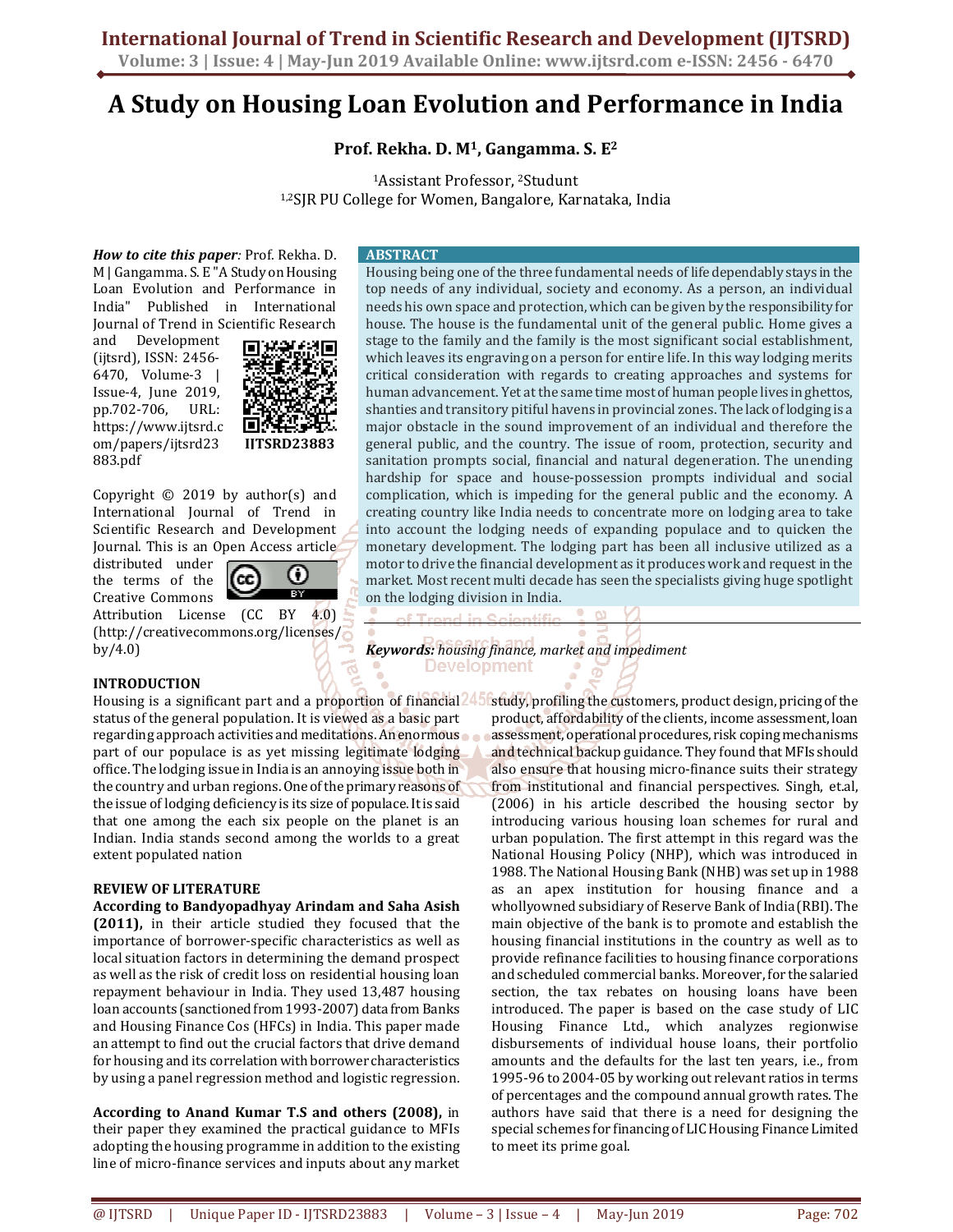#### International Journal of Trend in Scientific Research and Development (IJTSRD) @ www.ijtsrd.com eISSN: 2456-6470

 **According to Joydip Dasgupta (2015**), in his paper he focused on Interest Rate Risk Management of HDFC which started off in 1977 as a new mortgage bank and operated S&Lsin the first few years and raised retail deposits. This did not create much problem for the entity in the administered interest rate regime. The study offered a new paradigm shift in the financing pattern of HDFC for development of housing industry. The shift of financial strategy is suited to countershift risk profiles in the housing finance business in India and thus HDFC managed to create a niche in the industry. The author strongly felt that there is a need for extending liberal rate of interest to housing industry. The author strongly felt that there is a need for extending liberal rate of interest to housing industry.

#### **SCOPE OF THE STUDY**

The examination is cantered around the lodging advance borrowers of HDFC in the examination is for the most part planned to evaluate the view of borrowers with respect to the lodging account of HDFC. The different elements impacting mindfulness and fulfilment of borrowers are likewise examined.

#### **OBJECTIVES OF THE STUDY**

- To break down the lodging fund in India as a rule
- $\triangleright$  To look at the view of clients of HDFCL,
- $\triangleright$  I dentifying the main considerations deciding the home credit recipients
- $\triangleright$  To recognize the issues in HDFC lodging finance

#### **RESEARCH METHODOLOGY**

The examination is cantered around the lodging advance borrowers of HDFC in the India. The investigation is for the most part planned to evaluate the view of borrowers with respect to the lodging fund of HDFC. The different components impacting mindfulness and fulfilment of  $\lvert \circ \rvert$ borrowers are additionally considered. **ISSN: 245** 

#### **Limitations of the study**

- 1. This research study was time bound and only certain criteria were taken up for study.
- 2. 3. Some of the respondents might have been biased in their responses as it depends on their experience gained by them during processing of such loans.

#### **HOUSING FINANCE IN BRIEF**

Housing being one of the three essential needs of life dependably stays in the top needs of any individual, society and economy. As a person, an individual needs his own space and security, which can be given by the responsibility for house. The house is the essential unit of the general public. Home gives a stage to the family and the family is the most significant social foundation, which leaves its engraving on a person for entire life. Along these lines lodging merits critical consideration with regards to creating arrangements and systems for human improvement. Yet at the same time most of human people lives in ghettos, shanties and brief ratty sanctuaries in rustic regions. The deficiency of lodging is a major hindrance in the solid advancement of an individual and thus the general public, and the country. The issue of room, protection, security and sanitation prompts social, financial and ecological degeneration. The ceaseless conflict for space and house-possession prompts individual and social disorder, which is impeding for the general public and the economy. A creating country like India needs to concentrate more on lodging part to take into account the lodging needs of thriving populace and to quicken the monetary development. The Government of India had as of late made the advancement of the housing sector.

#### **HOUSING FINANCE IN INDIA**

In the initial 25 years of post-freedom, India has focused on rural improvement simply after the mechanical upset and the persistent moving of provincial populace to the urban regions, the requirement for advancement of lodging area has been accentuated. It is dependably a fantasy to claim a house anyway a lion's share of the populace does not have the required money related help to possess a house. Peering toward this as a chance, numerous organizations have decided on stretching out lodging credits not exclusively to support their main concerns yet additionally to decrease the overall interest and supply hole. The certified interest emerging out of the individual requirement for lodging, together with the present blast in the lodging segment it is good to go to give a stage to the lodging money organizations to cut out a bit of fortune. What stayed as a position of safety segment in India is all of a sudden seeing movement that is promising a splendid future. Out of India"s new lodging units, 20 percent are financed through the lodging financing organizations. With the hole between the required number of houses and the real, government recognized lodging division as a center and it is just with the convenient in mediation of the legislature that lodging fund has turned into a noteworthy industry in India. With the foundation of National Housing Bank, the administration has given the genuinely necessary lift to this division. At present out of 380 odd HFIs in India, 42 lodging fund organizations are enrolled with the National Housing Bank out of them 20 are legitimate for acknowledgment of open stores and remains are most certainly not. This number is going to increment sooner rather than later with the modern development. During the time some portion of the most recent decade, this division has seen a development of more than 30 percent and guarantees to develop a similar rate in the following couple of years. Perceiving the developing need of lodging account in India, the administration has stressed on lodging and lodging money in the ninth multi year intend to realize that there is a shortage of in excess of 20 mission house units. This is the first occasion when that India has underlined on the lodging segment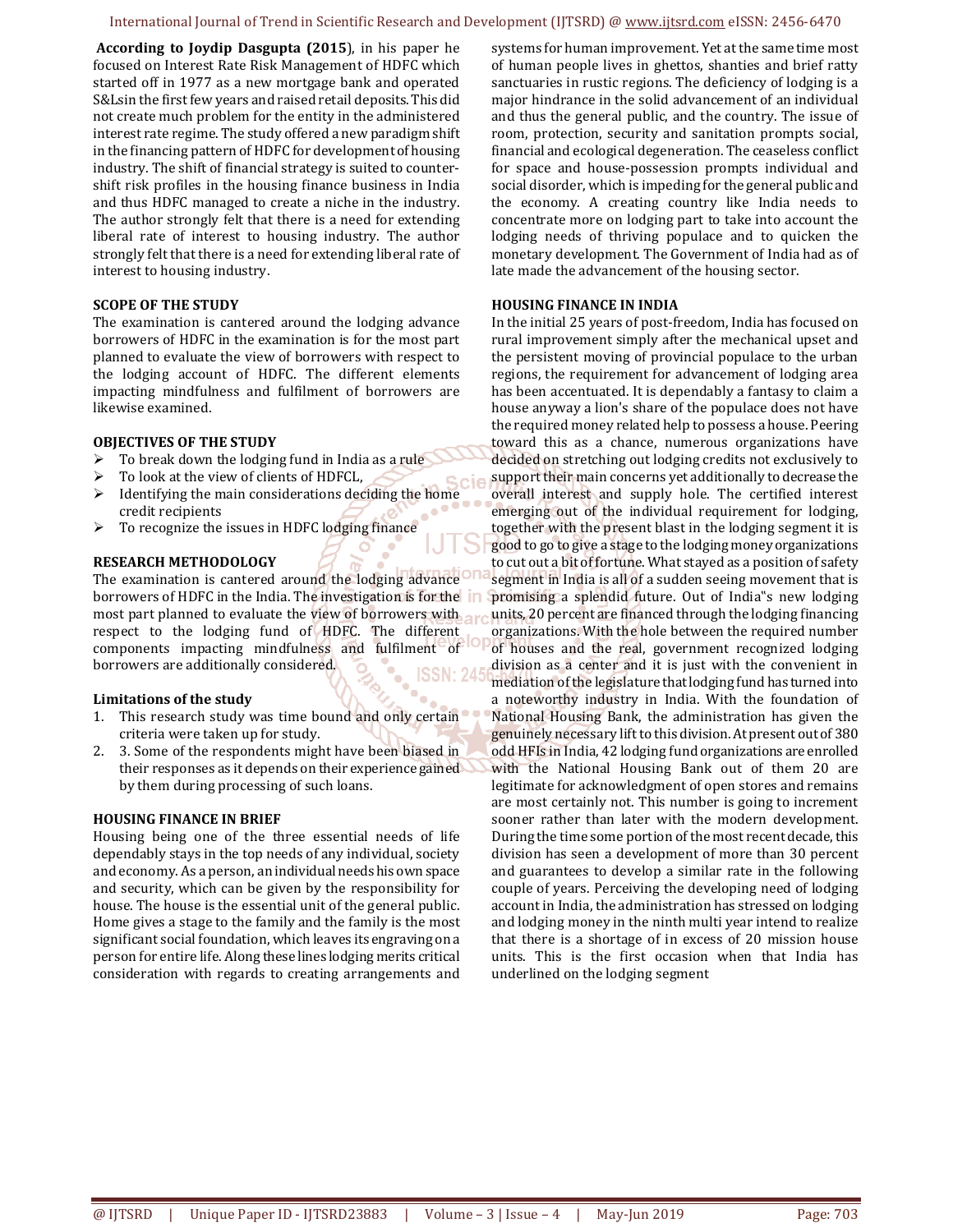#### **STRUCTURE OF THE HOUSING FINANCE ORGANIZED HOUSING FINANCE SYSTEM IN INDIA**



In 1985, the RBI made numerous proposals for advancement in the lodging money framework dependent on the report of Chakraborthy Committee. In 1987, HFC's revised the Insurance Act of India to permit the Life Insurance Corporation (LIC) and the General Insurance Corporation (GIC) to enter the lodging money business. 47 In 1988, the National Housing Bank was set up as an auxiliary of the RBI to go about as a peak administrative and limited time organization. In 1989, the RBI enabled Commercial banks to issue huge advances for lodging without forcing unbending limitations on financing cost or advance amount roof. National Housing Bank (NHB) was set up in July 1988 with the value support from the RBI and is expected to go about as the pinnacle foundation for organizing and building up the lodging money plans. Afterward, the UTI set up in 1989, a Housing Construction Investment support for direct interest in development tasks and land advancement. The section of LIC and GIC and numerous banks like SBI and Canara Bank through their backups has been begun to be another milestone in the advancement of lodging Impact. The setting up of National Housing Bank as a completely possessed backup of the RBI, and as a summit foundation was the zenith of the satisfaction of a long late need of the lodging money industry in India. The framework has additionally been portrayed by the rise of a few specific money related foundations, which have extensively reinforced the association of the lodging fund framework in the nation. In

1990's the pace set in the previous decades was conveyed forward. Numerous HFCs were set up under the headings of the NHB. The procedure of progression secured the retail lodging account segment significantly.

## **TYPES OF HOUSING FINANCE**

Various kinds of home loans are available in India. They are described below:

**Home purchase loa** 

**T**hese are the basic home loans for the purchase of a new home. These loans are given for purchase of a new or already built flat \bungalow\ row-house.

## **Home improvement loan**

These loans are given for implementing repair works and renovations in home that has alredy been purchased by the customer. It may be requested for external works like structural repairs, waterproofing or internal works like tiling and flooring , plumbing, electrical work, painting etc.

#### **Home construction loan**

These loans are available for the construction of a new home. The documents required by the banks or bank for granting customer a home construction loans are slightly different from the home purchase loans. Depending upon the fact that when customer bought the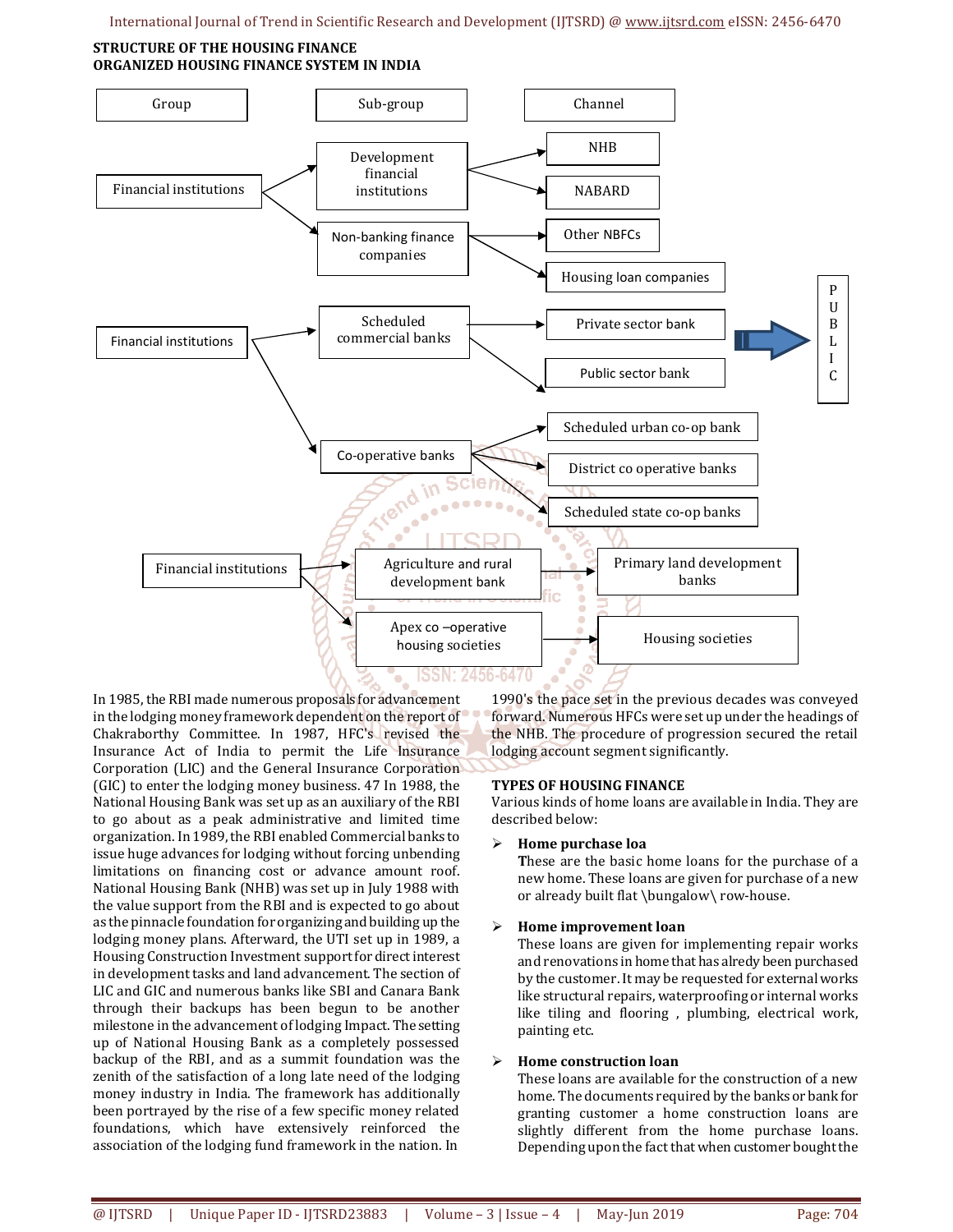#### International Journal of Trend in Scientific Research and Development (IJTSRD) @ www.ijtsrd.com eISSN: 2456-6470

land, the lending party would or would not include the land cost as a component, to value the total cost of the property.

#### **Home extension loan**

Home extension loans are given for expanding or extending an existing home. For example addition of an extra room, ect. For this kind of loan, customer needs to have requisite approvals from the relevant municipal corporation.

## **Land purchase loans**

Land purchase loans are available for purchase of land for both home construction or investment purposes. Therefore, customer can be granted this loan even if customer is not planning to construct any building on it in the near future. however, customer has to complete construction within tenure of three years on the same land.

## **Bridge loan**

Bridge loans are designed for people who wish to sell the existing home and purchase another. The bridge loan helps finance the new home, until a buyer is found for the old home.

## **Balance transfer**

Balance transfer loans help customer to pay off an existing home loan and avail the option of a loan with a lower rate of interest. Customer can transfer the balance of the existing home loan to either the same banks or any another banks.

## **Stamp duty amount**

amount that needs to be paid on the purchase of conne property.

## **NRI home loan**

This is a special home loan scheme for the non-resident Indians (NRI) who wish to build or buy a home or land property India, they are offered attractive housing finance plans with suitable reimbursement options by many banks in the country.

## **SCHEME OF HOUSING LOANS**



## **IMPORTANCE OF HOUSING LOAN**

- The need for home loans arises not because property prices are heading upwards all the time but because home loans make great sense from a long –term savings perspective. Not only are home loans a handy tool for the common man to own a roof over his head but they also help save money in the long run.
- $\triangleright$  With skyrocketing real estate prices, people are increasingly opting for housing loans to acquire their dream home. Interest rates are coming down all the time and the banks and the housing finance companies are literally falling over each other to lure the prospective home-seekers.
- $\triangleright$  Notwithstanding the tax breaks and generous lending rates, a lot of people still cannot arrange resources for the down-payment, which comes out to be at least 15 per cent of the property value. Taking cognizance of the situation, banks are coming up with home loan products called "zero down payment loan" where in 100 per cent funding is provided for select properties. These lucrative offers are other major reasons for why people are opting for loans.

 Even if one can afford to buy a home with one's own money, home loans should be availed because they act Scienti as good savings instrument. According to industry estimates, the long term average return in investing in a home is about 20% p.a while the average cost of borrowing funds in the market today is about 7% p.a (considering all tax breaks).

These loans are sanctioned to pay the stamp duty arch a home loans in order to avail these benefits. Interest International Journal aried employees, housing loans are the best way of Trend in Scieto avail of tax benefits. Many people simply go for the payments up to 2.0 lash on housing loans are deductible from the taxable income and there is a further deduction of taxable income maximum up to 1.5 lakh against repayment of principal portion per annum. In case a person stays in a rented house, the cost of the loan will be nearly zero percent since he will be saving a decent amount on rent.

## **ADVANTAGES OF HOME LOANS**

The various benefits of home loans arising to the customers are: Help in owning a home

- $\triangleright$  Tax benefits of home loans
- $\triangleright$  Attractive interest rates
- $\blacktriangleright$  Long term loan
- $\triangleright$  Repayment schedule on the basis of Earning<br> $\triangleright$  Capacity of the borrower
- Capacity of the borrower

## **DISADVANTAGES OF HOME LOANS**

The main disadvantages of home loans are high lightened as below:

High processing fee

- $\triangleright$  Delay in processing
- $\triangleright$  Fluctuating interest rate
- $\triangleright$  Problems in disbursement

The above mentioned disadvantages or limitations can be removed by providing good, prompt and efficient services to the customers.